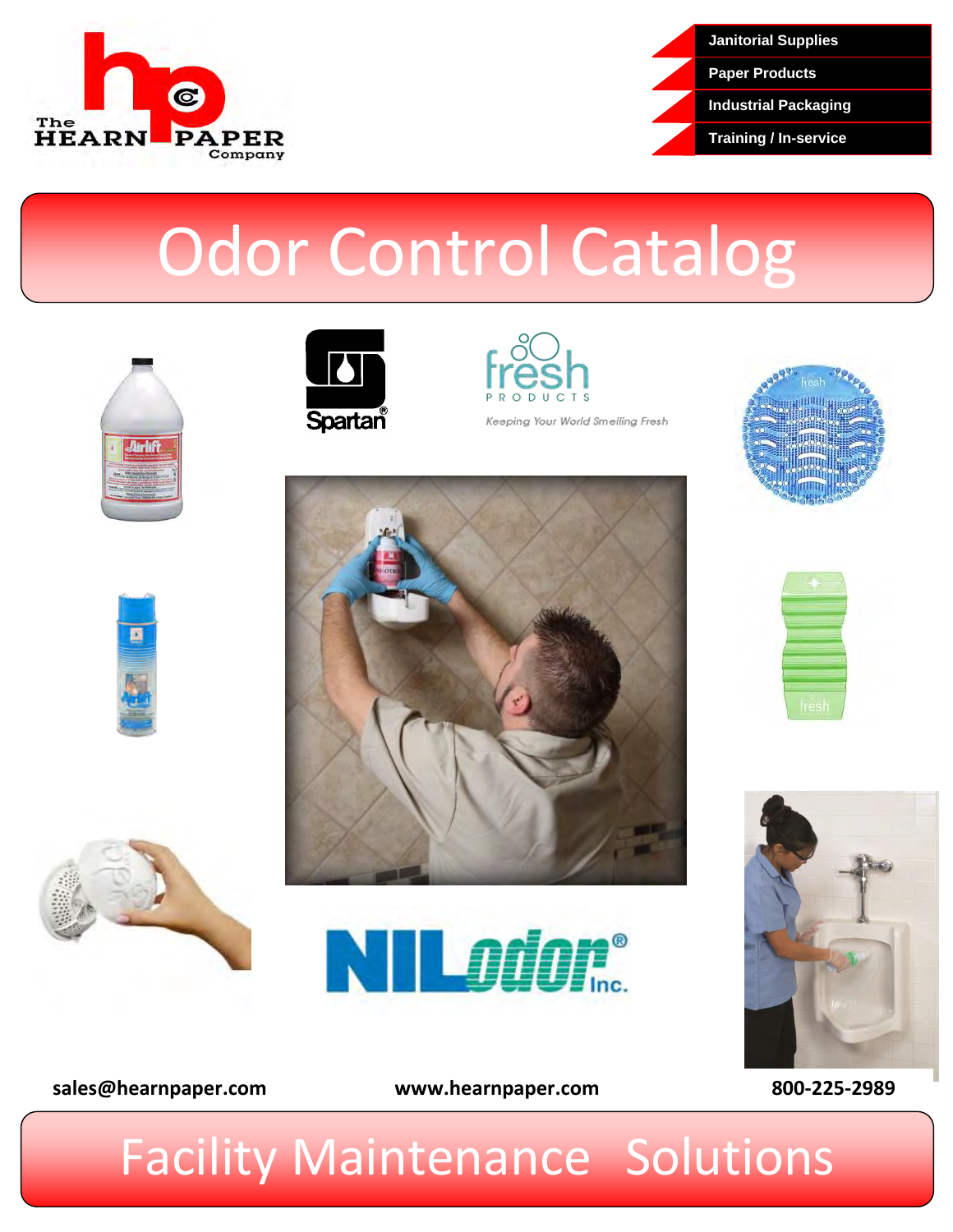

# CHEMICALS

## **Aerosol Deodorant**



## **Spartan Airlift® Fresh Scent (NABC)**

Incorporates raw material ingredients which function to eliminate odors. These special ingredients assists the initial control of offensive odors. pH 7.3. 12/20 oz. cans; Net 16 oz.

| Item                  | <b>Size</b>    | Pack        |
|-----------------------|----------------|-------------|
| <b>SPR-A-AIRFS-CS</b> | 16 oz. Net Wt. | $12$ / $cs$ |



#### **Spartan Airlift® Smoke & Odor Eliminator**

A powerful odor neutralizer which actually destroys complex odors such as smoke, rancid or stale food, pet odors, mildew. 12/20 oz. cans; Net 16 oz. pH 7.3.

|  | c |  |
|--|---|--|

**Item Size Size Rack SPR-A-AIRSM-CS** 16 oz. Net Wt. 12/cs

## **Spartan Airlift® Tropical Scent Air Freshener & Deodorant**

A deodorant formulated to control and eliminate unpleasant odors whenever and wherever they occur. May be sprayed on most surfaces not harmed by water. May be sprayed on carpet when extra freshness is desired. 12 per case; 20 oz. (Net wt. 16 oz.) aerosol cans. **Item Size Pack SPR-A-AIRT-CS** 16 oz. Net Wt. 12/cs

# **Air Freshener Disp/Refills**



#### **Nilodor® Airofresh™ Automatic Dispenser**

Maintenance free, one-piece unit designed to keep problem areas odor free 24 hours a day. Contains a specially designed battery operated fan. Continuously draws and distributes your choice of fragrance.

| Item                | ∴olor | Pack |
|---------------------|-------|------|
| <b>NIL-00268-EA</b> | White |      |

## **Spartan Airlift Scentre®**

Provides 24 hour deodorized freshness. Freshens up to 150 square feet of surface air. Provides a full 30 days fragrance for almost every preference.

| Item                | Desc.       | Pack      |
|---------------------|-------------|-----------|
| <b>SPR-8014C-BX</b> | Cherry      | $8/6$ /cs |
| <b>SPR-8018P-BX</b> | Pina Colada | $8/6$ /cs |
| <b>SPR-9980-EA</b>  | Dispenser   | ea        |

# **Urinal Blocks & Screens**



#### **Fresh Eco Fresh™ Bowl-Clips**

Environmentally friendly toilet bowl air freshener. Unique patent pending material contains 30x more air freshener than standard rimsticks. Gradually releases air freshener over 30 days. Low VOC. 100% recyclable. Will not dissolve in or pollute water. Fits most standard toilets. Clips on outside of bowl. Shrinks to fit as fragrance evaporates.

| Item                  | Color      | Desc.        | Pack        |
|-----------------------|------------|--------------|-------------|
| <b>FRS-BOWL-MG-BX</b> | Orange/Red | Mango        | $12$ / $cs$ |
| <b>FRS-BOWL-SA-BX</b> | Red        | Spiced Apple | $12$ / $cs$ |



#### **Fresh Enzymatic Cleaner Block & Screen**

Available in various fragrances. Cleans and deodorizes for up to 2,000 flushes - contains surfactants and chelating agents. Blues with each flush, so you know it's cleaning. Hot stamp your company's name on each screen. **Item Desc. Pack FRS-12-SANI-EA** Cherry 12/cs

### **Fresh Enzymatic Rimsticks**

Various fragrances available. Cleans and deodorizes for up to 1500 flushes - contains surfactants, and chelating agents. Blues with each flush, so you know it's cleaning.

| Item         | Size         | Desc.  | Pack        |
|--------------|--------------|--------|-------------|
| FRS-12-FF-BX | 1500 Flushes | Cherry | $12$ / $cs$ |



### **Fresh The Wave™ Urinal Deodorizer**

Eliminates odors: Releases optimized bacteria that clean the urinal and eliminate odors. Translucent design allows full view of urinal drain to ensure optimal drain flow. Shrinks in size as it releases beneficial bacteria, odor counteractants and fragrance. Conforms to the urinal to trap debris. VOC Compliant: Available for sale in all 50 states. No ozone depleting ingredients.

| ltem                  | Color       | Desc.        | Pack        |
|-----------------------|-------------|--------------|-------------|
| <b>FRS-WAVE-MG-EA</b> | Dark Orange | Mango        | $10$ / $cs$ |
| <b>FRS-WAVE-SA-EA</b> | Red         | Spiced Apple | $10$ / $cs$ |



#### **Spartan Urinal Screen w/Deodorize Block & Blue Dye Indicator**

Master case includes 6 inner cartons of 12 each urinal screens and 72 poly gloves. No paradichlorobenzene. USDA: C2. NABC Fresh scent.

| Item               | Pack       |
|--------------------|------------|
| <b>SPR-SPUR-BX</b> | $6/12$ /cs |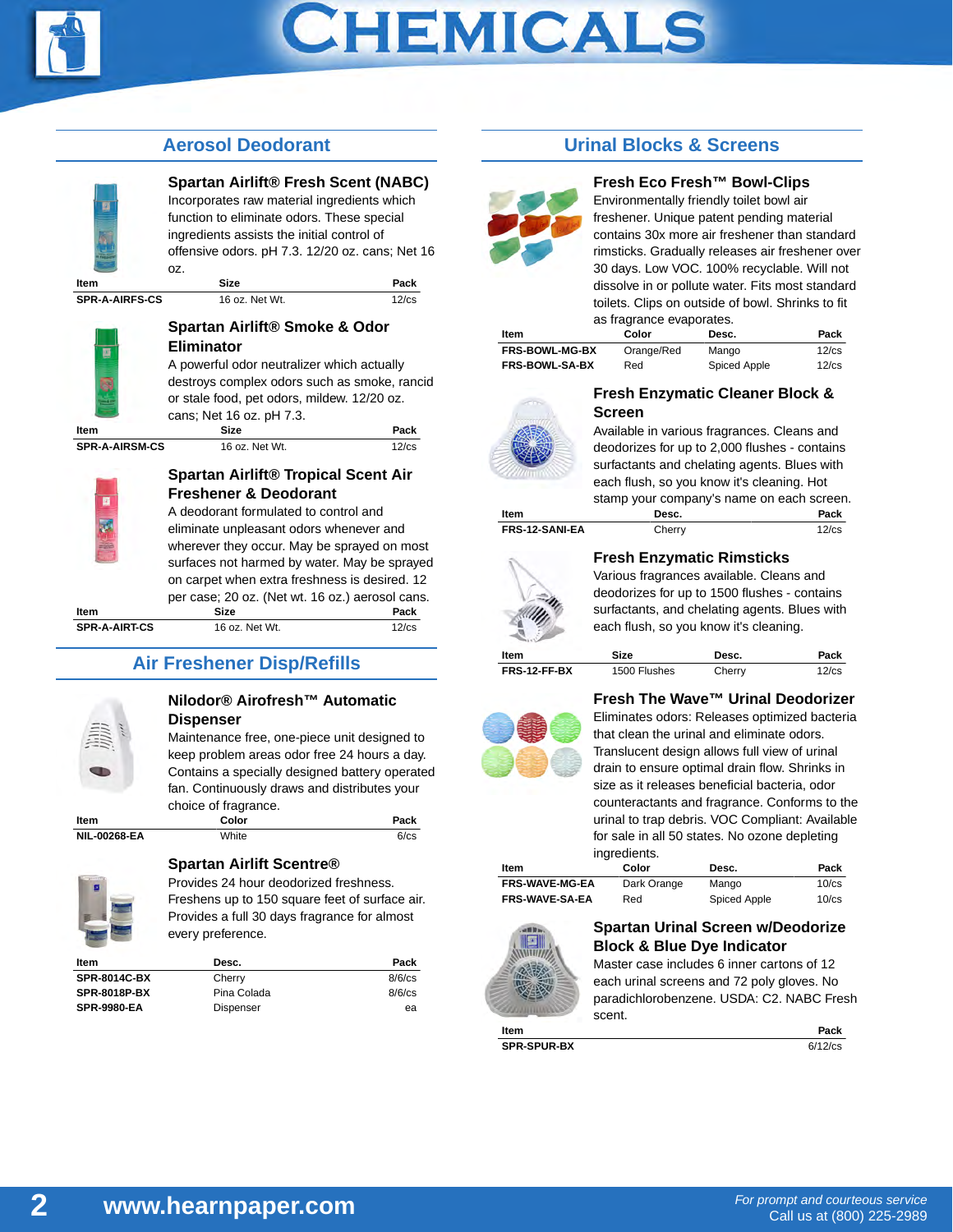# **CHEMICALS**



# **Liquid Deodorant**



#### **Nilodor® Pearl Gel Cup Air Fresheners**

Has enhanced fragrance bead technology for improved overall performance and longevity. As the soft gel evaporates, the pearls begin to release their encapsulated fragrance oils. This natural, slow releasing action helps extend the performance of the gels for up to 30 days. As the pearls release the fragrance, they will begin to shrink for optimum performance. Replace gel cups 30 days from installation. Water-based. Environmentally safe. Water soluble. Non-toxic and non-flammable. 2 oz cups.

| Item                   | Size               | Desc.  | Pack        |
|------------------------|--------------------|--------|-------------|
| NIL-PGCH5066-CS        |                    | Cherry | $12$ / $cs$ |
| <b>NIL-PGM05063-CS</b> | <b>Spring Mint</b> |        | $12$ / $cs$ |
| <b>NIL-PGT05061-CS</b> | Tangerine          |        | $12$ / $cs$ |



#### **Spartan Airlift® Fresh Scent Deodorant**

General purpose deodorant concentrate combats malodors caused by stale air, mildew, urine, vomit and other unpleasant odors. Fresh fragrance. Dilution: 4 oz. makes gallon. pH 7.0, USDA: C1.

| Item                   | <b>Size</b> | Pack |
|------------------------|-------------|------|
| <b>SPR-AIR-F-GL-CS</b> | Gal.        |      |



### **Spartan Airlift® Fresh Scent RTU Handi Spray®**

Air freshener/deodorant. Fresh scent fragrance. Combats malodors. 12/32 oz. per case, includes 3 trigger sprayers. pH 8.0.

**Item Size Size Pack SPR-AIR-F-QT-CS** Qt. 2/cs



## **Spartan Airlift® Lemon Deodorant**

General purpose deodorant concentrate combats malodors caused by stale air, mildew, urine, vomit and other unpleasant odors. Lemon fragrance. Dilution: 4 oz. makes gallon. pH 7.0, USDA: C1. **Item Size Size Pack** 

**SPR-AIR-L-PL-PL** 5 Gal. each each of the state of the state of the state of the state of the state of the state of the state of the state of the state of the state of the state of the state of the state of the state of th





### **Spartan Airlift® Lemon RTU Handi Spray®**

Air freshener/deodorant. Lemon fragrance. Combats malodors. 12/32 oz. per case, includes 3 trigger sprayers. pH 8.0.

**Item Size Size Pack SPR-AIR-L-QT-CS** Qt. 12/cs

# **Spartan Airlift® Smoke&Odor Eliminator RTU Handi Spray®**



Neutralizes odors instantly. Leaves pleasant, lingering springtime scent. 12/32 oz. per case,

includes 3 fine mist trigger sprayers. pH 6.0.

**Item SPR-AIRSM-QT-CS** 

| <b>Size</b> | Pack        |
|-------------|-------------|
| Qt.         | $12$ / $cs$ |

### **Spartan Airlift® Tropical Deodorant**

General purpose deodorant concentrate combats malodors caused by stale air, mildew, urine, vomit and other unpleasant odors. Tropical fragrance. Dilution: 4 oz. makes gallon. pH 7.0.

| ltem            | <b>Size</b> | Pack |
|-----------------|-------------|------|
| SPR-AIR-T-GL-CS | Gal.        | 4/cs |
|                 |             |      |



## **Spartan Airlift® Tropical RTU Handi Spray®**

Air freshener/deodorant. Tropical fragrance. Combats malodors. 12 per case, includes 3 fine mist trigger sprayers. pH 8.0.

| ltem            | <b>Size</b> | Pack        |
|-----------------|-------------|-------------|
| SPR-AIR-T-QT-CS | Qt.         | $12$ / $cs$ |

# **Metered Dispensers/Refills**



#### **Fresh Easy Fresh Room Air Fresheners**

Easy Fresh is the world's only air freshener dispenser that uses the fragranced cover of the dispenser as the air freshener refill itself! Now, instead of unlocking a dispenser, unloading the old refill, loading the new refill and replacing the cover, you just take off the old cover/refill and replace it with a fresh one!! Each cover is composed of a unique material containing twice as much fragrance as most other air fresheners which is released over 30 days.

| ltem                   | Desc.        | Pack        |
|------------------------|--------------|-------------|
| <b>FRS-EFRS-FAB-EA</b> | Lavender     | $12$ / $cs$ |
| <b>FRS-EFRS-MG-EA</b>  | Mango        | $12$ / $cs$ |
| <b>FRS-EFRS-SA-EA</b>  | Spiced Apple | $12$ / $cs$ |
| <b>FRS-EFCAB-2-EA</b>  | Cabinet      | $12$ / $cs$ |